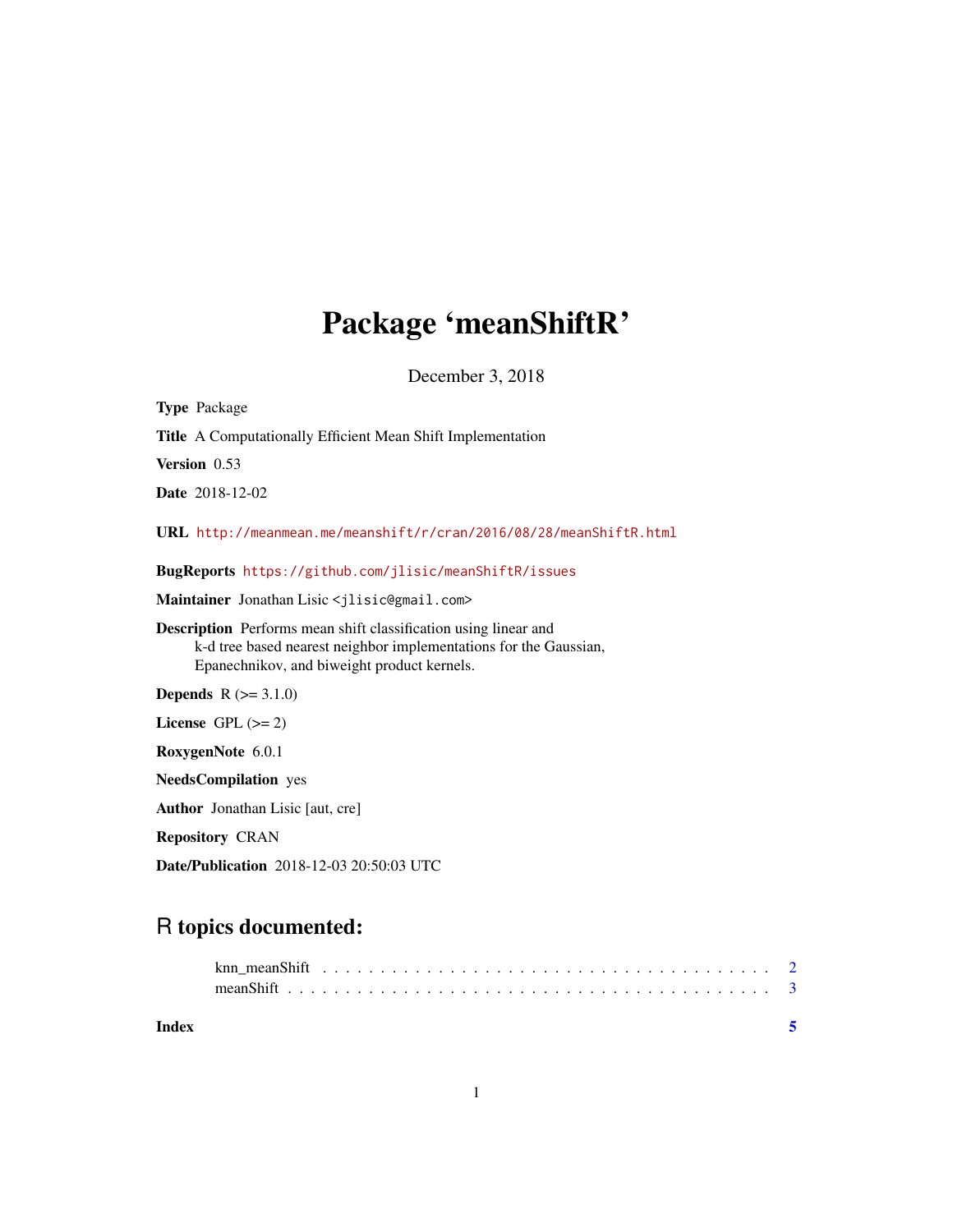#### Description

knn\_meanShift performs a search for the k nearest neighbors of a single point, where nearest is determined by the Mahalanobis distance. This search is performed through a k-d tree.

#### Usage

```
knn_meanShift(points, trainData, k = min(5, NROW(trainData)), weight,
  leafSize = 40, maxDist = Inf)
```
#### Arguments

| points    | n vectors stored in an n by p matrix. k nearest neighbors are found for each<br>vector.                                                                                                    |
|-----------|--------------------------------------------------------------------------------------------------------------------------------------------------------------------------------------------|
| trainData | A matrix or vector of potential nearest neighbors.                                                                                                                                         |
| k         | A scalar indicating the number neighbors to find.                                                                                                                                          |
| weight    | A scalar or vector of length equal to the number of columns of trainData. This<br>value is used as the diagonal elements for the inverse covariance matrix of the<br>Mahalanobis distance. |
| leafSize  | A scalar used to specify the number of points to store in the leaf nodes.                                                                                                                  |
| maxDist   | A vector specifying the maximum value of the Mahalanobis that will be consid-<br>ered.                                                                                                     |

#### Value

A list is returned containing two items: neighbors, an n by k matrix of k indexes for each of the n vectors in points, corresponding to the nearest neighbors in trainData. value, a matrix of scalars containing the k distances between the neighbors found in trainData and points.

#### Examples

```
x \leftarrow \text{matrix}(\text{runif}(20), 10, 2)neighbors \leq knn_meanShift(c(0,0),x)
```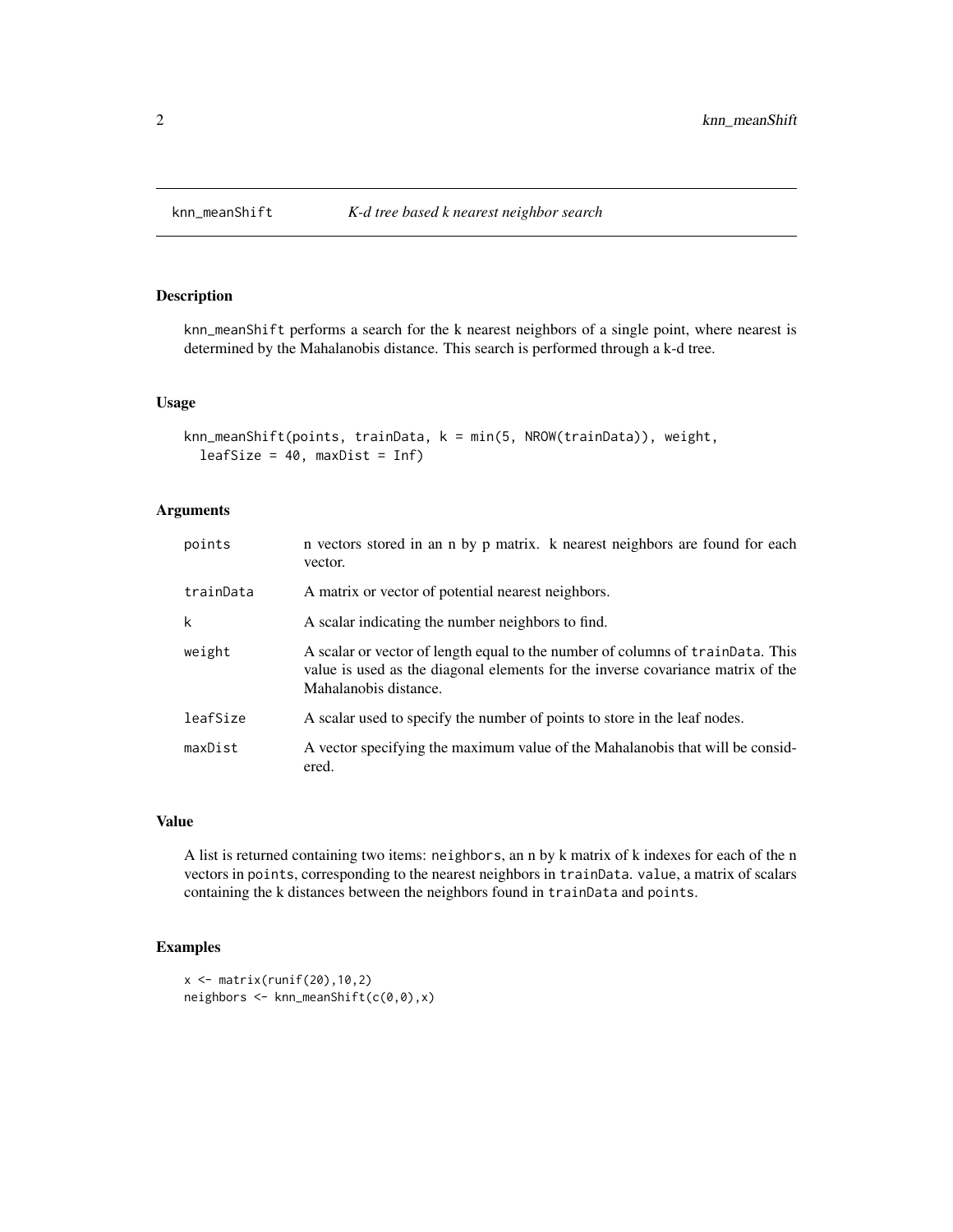<span id="page-2-0"></span>

#### Description

meanShift performs classification of a set of query points using steepest ascent to local maxima in a kernel density estimate.

#### Usage

```
meanShift(queryData, trainData = queryData, nNeighbors = NROW(trainData),
  algorithm = "LINEAR", kernelType = "NORMAL", bandwidth = rep(1,
 NCOL(trainData)), alpha = 0, iterations = 10, epsilon = 1e-08,
 epsilonCluster = 1e-04, parameters = NULL)
```
#### Arguments

| queryData  | A matrix or vector of points to be classified by the mean shift algorithm. Values<br>must be finite and non-missing.                                                                                                                                                                                                                                                                                                                                                         |
|------------|------------------------------------------------------------------------------------------------------------------------------------------------------------------------------------------------------------------------------------------------------------------------------------------------------------------------------------------------------------------------------------------------------------------------------------------------------------------------------|
| trainData  | A matrix or vector of points used to form a kernel density estimate. The lo-<br>cal maxima from this kernel density estimate will be used for steepest ascent<br>classification. If missing, queryData is set to trainData.                                                                                                                                                                                                                                                  |
| nNeighbors | A scalar indicating the number neighbors to consider for the kernel density es-<br>timate. This is useful to speed up approximation by approximating the kernel<br>density estimate. The default is all data.                                                                                                                                                                                                                                                                |
| algorithm  | A string indicating the algorithm to use for nearest neighbor searches. Currently,<br>only "LINEAR" and "KDTREE" methods are supported.                                                                                                                                                                                                                                                                                                                                      |
| kernelType | A string indicating the kernel associated with the kernel density estimate that the<br>mean shift is optimizing over. The possible kernels are NORMAL, EPANECH-<br>NIKOV, and BIWEIGHT; the default is NORMAL.                                                                                                                                                                                                                                                               |
| bandwidth  | A vector of length equal to the number of columns in the queryData matrix, or<br>length one when queryData is a vector. This value will be used in the kernel<br>density estimate for steepest ascent classification. The default is one for each<br>dimension.                                                                                                                                                                                                              |
| alpha      | A scalar tuning parameter for normal kernels. When this parameter is set to zero,<br>the mean shift algorithm will operate as usual. When this parameter is set to one,<br>the mean shift algorithm will be approximated through Newton's Method. When<br>set to a value between zero and one, a generalization of Newton's Method and<br>mean shift will be used instead providing a means to balance convergence speed<br>with stability. The default is zero, mean shift. |
| iterations | The number of iterations to perform mean shift.                                                                                                                                                                                                                                                                                                                                                                                                                              |
| epsilon    | A scalar used to determine when to terminate the iteration of a individual query<br>point. If the distance between the query point at iteration i and i+1 is less than<br>epsilon, then iteration ceases on this point.                                                                                                                                                                                                                                                      |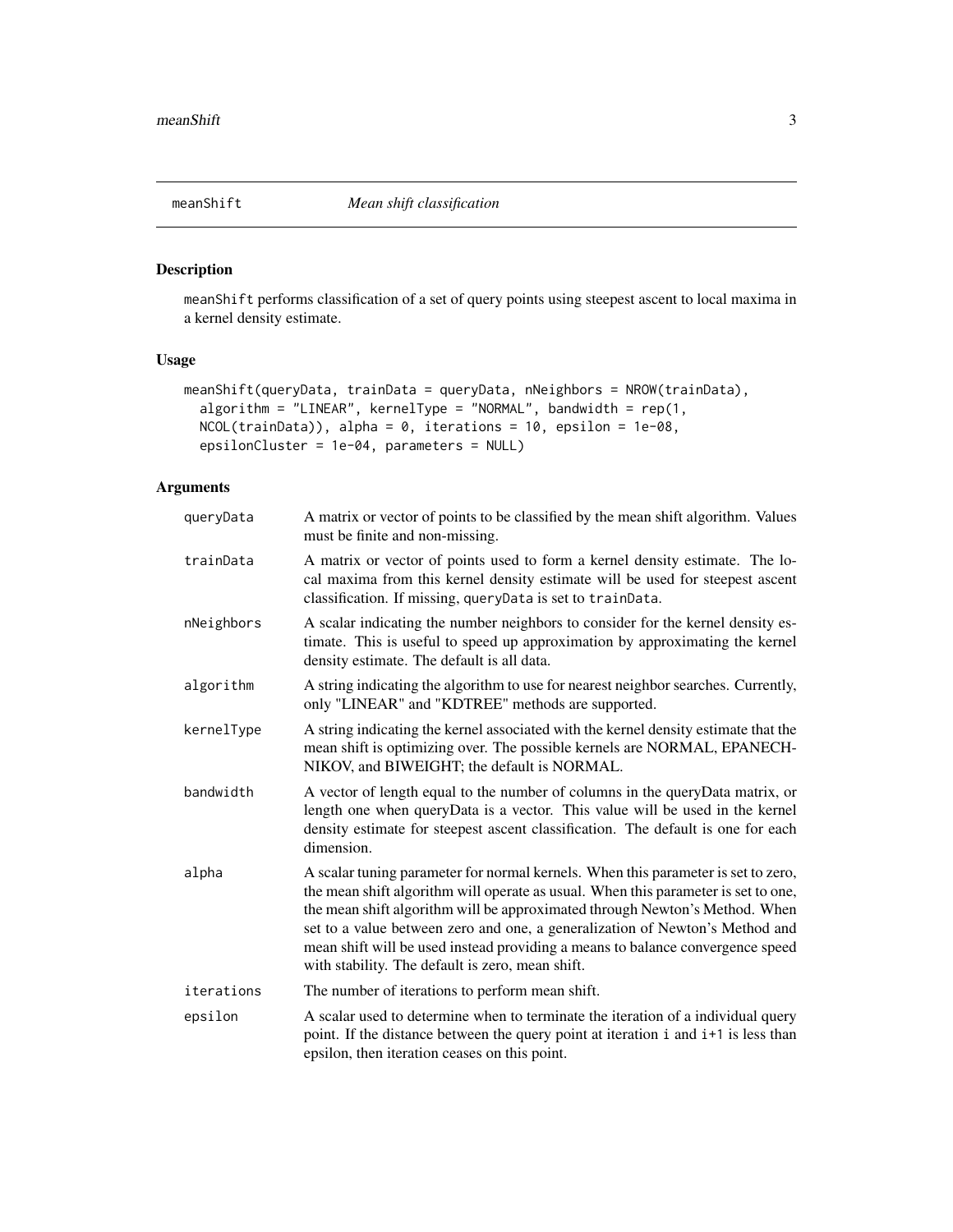|            | epsilonCluster A scalar used to determine the minimum distance between distinct clusters. This<br>distance is applied after all iterations have finished and in order of the rows of<br>queryData.                                                                                                                                          |
|------------|---------------------------------------------------------------------------------------------------------------------------------------------------------------------------------------------------------------------------------------------------------------------------------------------------------------------------------------------|
| parameters | A scalar or vector of paramters used by the specific algorithm. There are no<br>optional parameters for the "LINEAR" method, "KDTREE" supports optional<br>parameters for the maximum number of points to store in a leaf node and the<br>maximum value for the quadratic form in the normal kernel, ignoring the con-<br>stant value -0.5. |

#### Value

A list is returned containing two items: assignment, a vector of classifications. value, a vector or matrix containing the location of the classified local maxima in the support, each row is associated with the classified index in assignment.

#### References

Cheng, Y. (1995). *Mean shift, mode seeking, and clustering*. IEEE transactions on pattern analysis and machine intelligence, 17(8), 790-799.

Fukunaga, K., & Hostetler, L. (1975). *The estimation of the gradient of a density function, with applications in pattern recognition.* IEEE transactions on information theory, 21(1), 32-40.

Lisic, J. (2015). Parcel Level Agricultural Land Cover Prediction (Doctoral dissertation, George Mason University).

#### Examples

```
x \leftarrow \text{matrix(runif(20),10,2)}classification \leq meanShift(x,x)
```

```
x \leftarrow \text{matrix}(\text{runif}(20), 10, 2)classification <- meanShift(x,
algorithm="KDTREE",
nNeighbor=8,
parameters=c(5,7.1) )
```